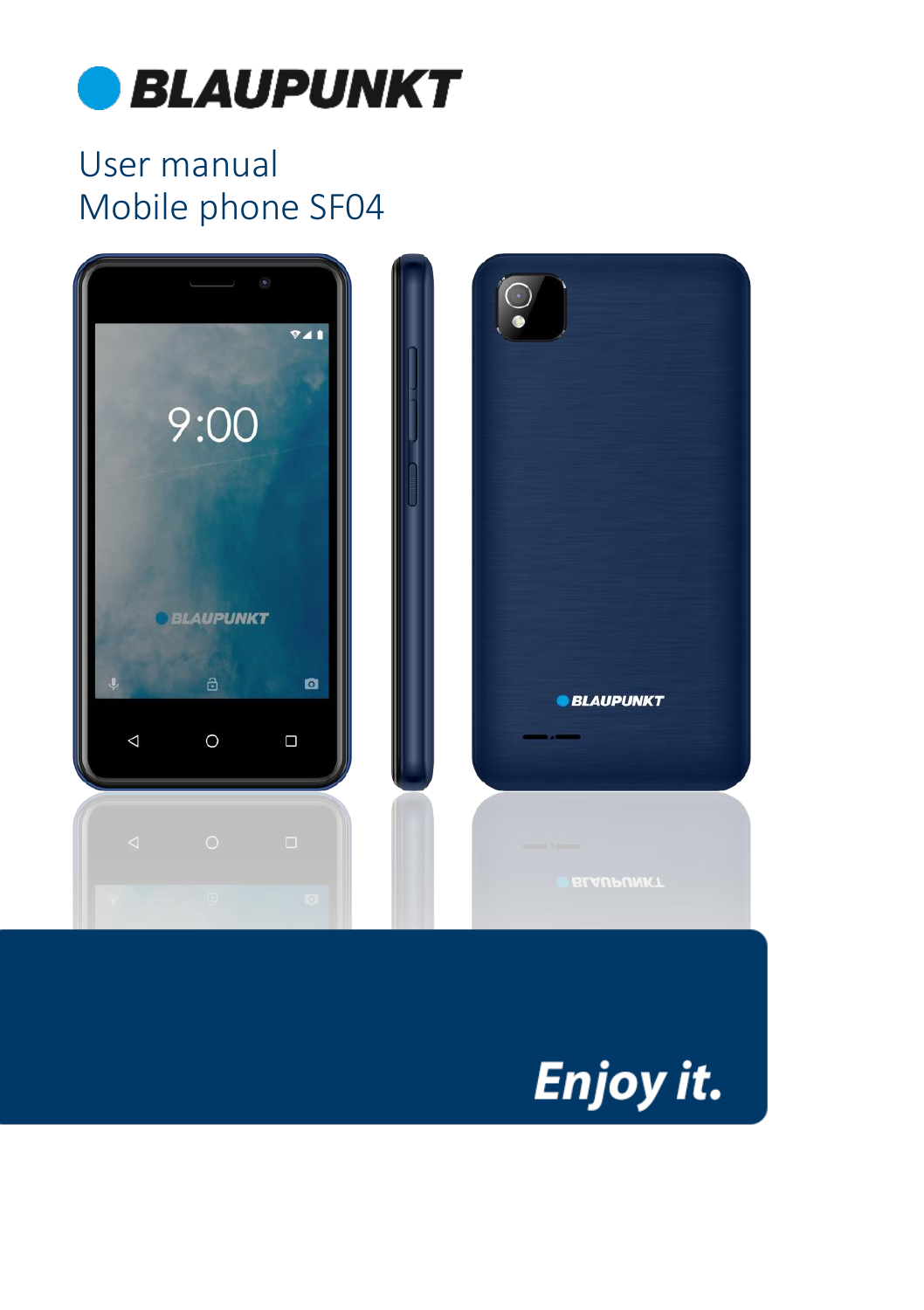# Table of Contents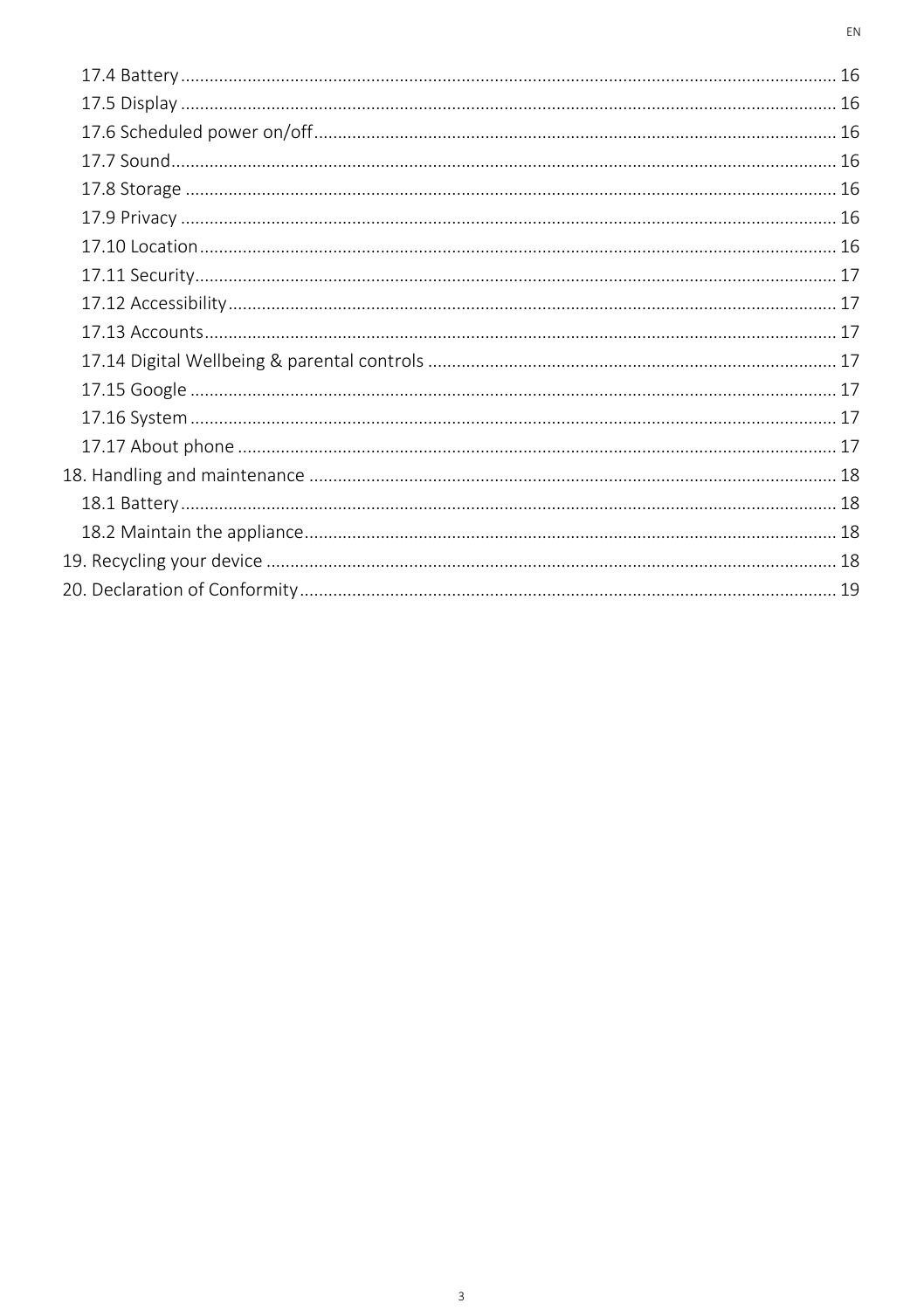# <span id="page-3-0"></span>1. Safety instructions

ATTENTION: Please read this guide carefully. Failure to comply with the safety regulations may be dangerous or illegal, and the manufacturer can not be held liable for any malfunction resulting from improper use.

#### Safe switch-on

The owner of the device is responsible for the use of the device. Never switch the device on in areas where wireless devices are prohibited or radio interference may be dangerous.

#### Road safety

Observe the local laws and regulations regarding smartphone usage while driving. If you make a phone call while driving, observe the following rules: Focus on driving to become aware of traffic conditions; If the device has a hands-free function, use handsfree. If the traffic situation requires, stop the car before you pick up the phone.

#### Interference

Wireless devices may be sensitive to interference that affects performance.

#### Electronic devices

To avoid demagnetisation, do not leave your device for a long time close to electronic devices.

#### Use in hospitals

Hospitals and other healthcare facilities can use devices that are particularly sensitive to RF signals. Switch off your phone if prohibited signals are instructed to do so, or hospital staff ask for it.

#### Electrical medical devices

Your phone is a radio transmitter that can interfere with electronic medical devices or implants such as hearing aids, pacemakers, insulin pumps, and so on. We recommend that you keep a distance of at least 15 cm between the implant and the device, never wear your phone in the breast pocket. Follow the instructions of the manufacturer of the medical device. If you have a medical implant and have any other questions about using mobile or wireless devices, ask your doctor.

#### Use on the airplane

Your device supports flying mode, please use this feature on the airplane. Follow the instructions on the airplane.

#### Explosion hazards and restricted areas

Turn off the device in explosion hazardous areas. Sparks in such places may lead to an explosion or fire that may result in serious injury or death. Turn off the device at gasoline or gas filling stations, especially near the fuel pumps. Follow the instructions strictly in locations such as fuel tanks, chemical plants, and explosive substances.

#### Use environment

The device complies with the recommended emission values for radio waves when kept at a minimum distance of 1.5 cm from the ear. When carrying the phone in a case, belt clip or holder, make sure that it does not contain metal and that the phone is slightly distracted from the body.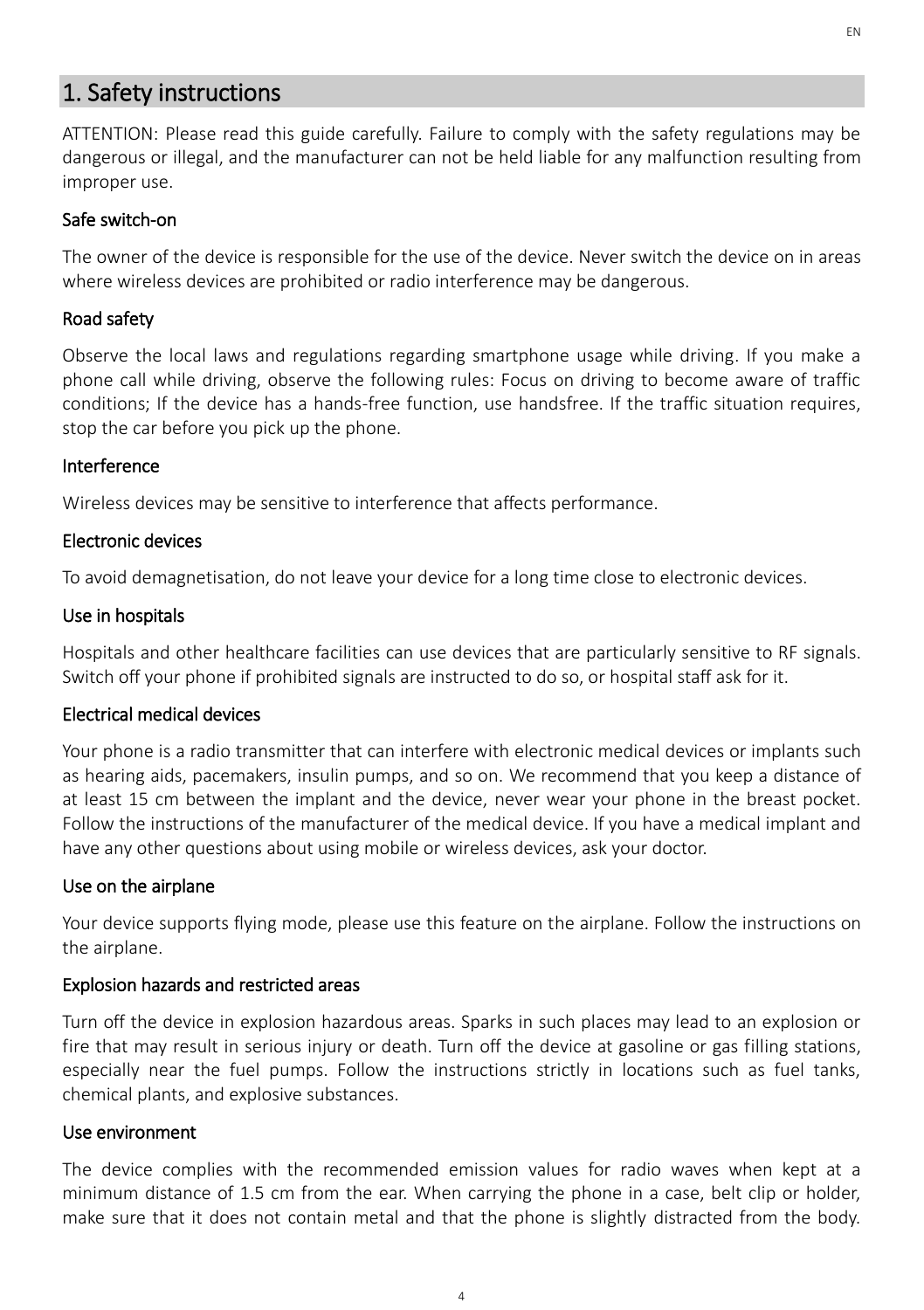When using other accessories, it is not possible to operate in accordance with radio frequency guidelines. If you do not use a case and do not hold the phone on your ear, keep it at least 2.5 cm away from your body, especially during data transfer.

#### Proper use

Please do not attempt to disassemble the device. If the product is defective, contact your distributor.

#### Battery and other accessories

Only use parts and accessories approved by the manufacturer. Using non-factory accessories and spare parts may result in warranty loss. Do not short-circuit the battery.

Charge the appliance in a well-ventilated and suitable temperature environment away from flammable and explosive materials. Handle the used battery according to local regulations and do not throw it into household trash.

The mains power socket used must be close to the charger/holder and easily accessible, so that it can be used as an 'on/off' facility.

#### Water resistance

The appliance is not waterproof. Precipitation, fog, and other liquids can corrode electronic circuits. If moisture has reached the phone, power of the phone, if it's possible.

#### Backup

Make a backup of all the data stored on your device.

#### Connect to another device

Before connecting an external device, read the safety instructions in this manual. Do not connect an incompatible device.

# <span id="page-4-0"></span>2. Technical Specifications

#### Basic features:

| Display            | 4.0" WVGA (480 * 800 px)         |
|--------------------|----------------------------------|
| Operating system   | Android 11™ GO                   |
| <b>CPU</b>         | ARM Cortex-A53, 1.3GHz Quad Core |
| GPU                | ARM Mali-T820                    |
| RAM                | 1GB                              |
| <b>ROM</b>         | 8GB                              |
| Wifi               | 802.11 b/g                       |
| Battery            | 1550mAh                          |
| <b>Back Camera</b> | 5MP                              |
| Front Camera       | 2MP                              |
| Bluetooth          |                                  |

#### Network:

GSM: 900 / 1800 MHz WCDMA: 900 / 2100 MHz LTE: B1/B3/B7/B20

SAR value: 1.09 W/Kg (Head), 1.30 W/Kg (Body)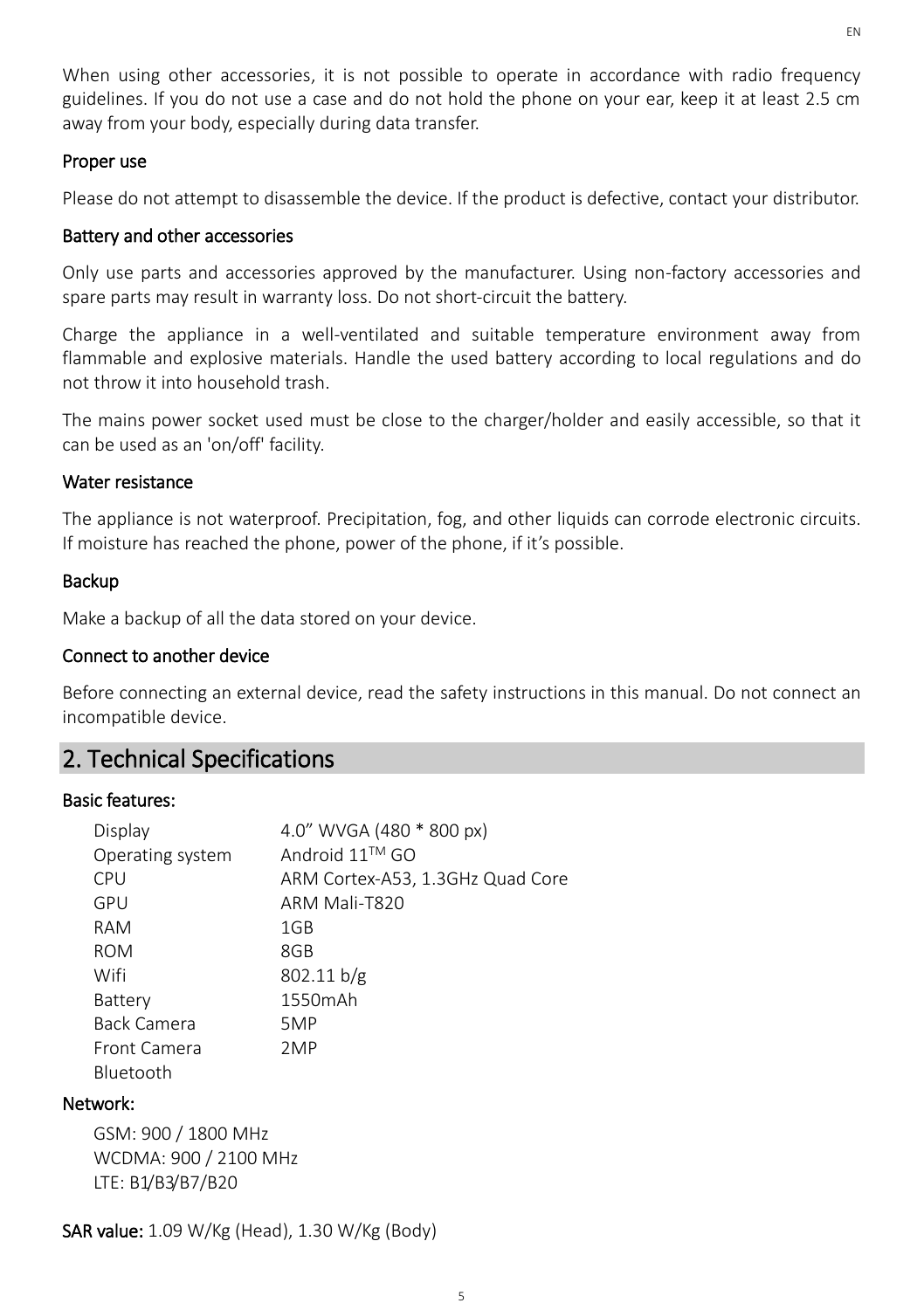#### Power Supply Features:

| Manufacturer                | Shenzhen junjiayuan Technology |
|-----------------------------|--------------------------------|
|                             | Co., Ltd                       |
| Model                       | <b>TC4080F</b>                 |
| Input voltage               | 100-240 V                      |
| Input AC frequency          | 50/60 Hz                       |
| Output voltage              | 5.0V                           |
| Output current              | 500 <sub>m</sub> A             |
| Output power                | 2.5W                           |
| Average active efficiency   | 74,98%                         |
| Efficiency at low load(10%) | 64,93%                         |
| No-load power consumption   | 0.08W                          |

### Phone layout

The following illustration of the phone is for informational purposes only; your device may be different.

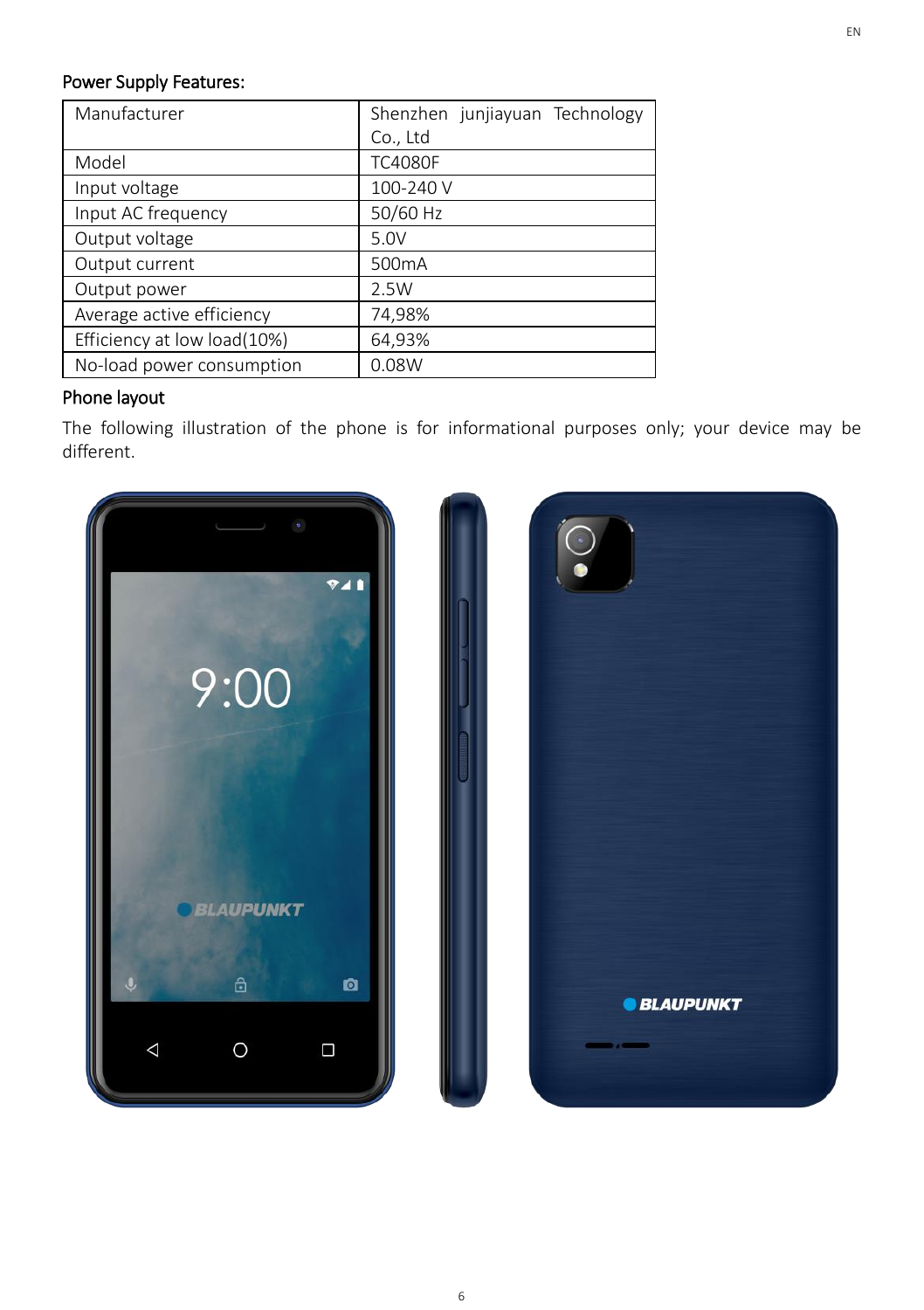# <span id="page-6-0"></span>3. Getting started

### <span id="page-6-1"></span>3.1 Insert the memory card and SIM card

Turn off the power and remove the back cover and battery. Insert the SIM card according to the mark on the device. Make sure that the chip contact and the cut edge of the card are aligned in the correct direction. Slide the card into the slot until it stops. The device handles Nano SIM + Nano SIM + microSD cards.



### <span id="page-6-2"></span>3.2 Switch the device on and off

Press and hold the Power button to turn on the power. Press and hold the power button and select "Power off" from the Options menu.

### <span id="page-6-3"></span>3.3 Unlock the device

To unlock the device, you may need the PIN (not the SIM card PIN), password, pattern drawing, or face unlock.

#### Unlock the screen:

- 1. Press the power key to wake up the phone.
- 2. Place and hold your finger to the lock icon, then pull down it.

Please, note: the process of unlocking depends on the pre-configured unlock method.

To set the unlock method:

- In the idle screen, touch Settings > Security
- Touch Screen lock.
- Choose the type of locking as desired. You can set your screen lock on the basis of Pattern, PIN, Password, Swipe or None.
- If you want to set Face unlock, choose this menu in the **Security** menu.
- Choose another lock method from above as a secondary mode.

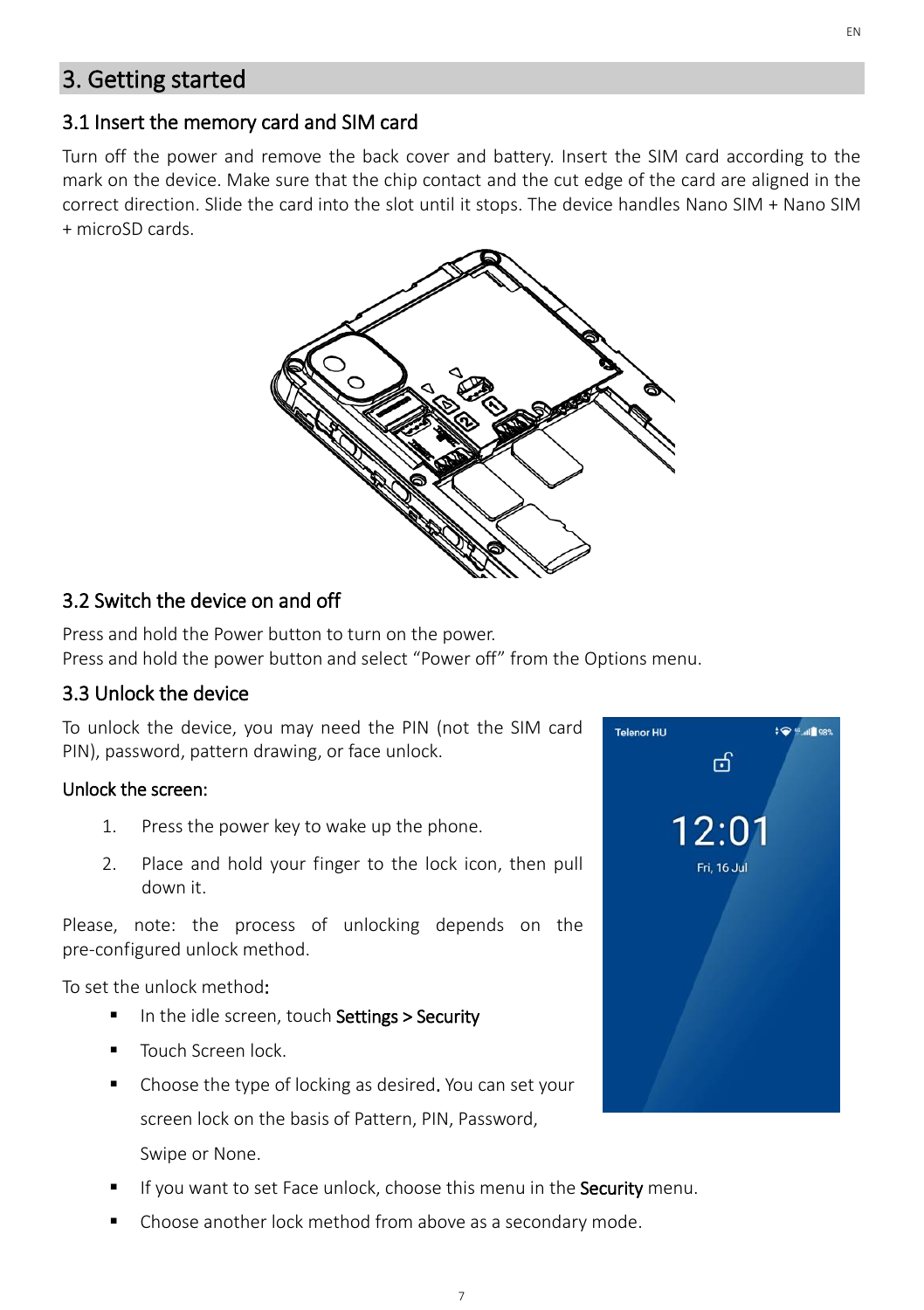- Set your face
- Note: To use the face unlock, you have to wake up the screen first.

# <span id="page-7-0"></span>4. Charging the battery

- Connect one end of the charger to the device.
- Connect the charger to the power outlet.
- Charging will start regardless of whether the device is turned on or not.
- When the phone is turned on, the movement of the battery icon in the upper right corner indicates charging. When the motion stops, the phone is charged.
- When the phone is turned off, the movement of the battery icon on the screen indicates charging. When the motion stops, the phone is charged.
- Disconnect the charger from the power outlet.
- Disconnect the charger from the phone.

# <span id="page-7-1"></span>5. Using the Touch screen

You can use the touch screen in the following ways:

- Touch: Acts on items on the screen, such as application and settings icons, to type letters and symbols using the onscreen keyboard, or to press onscreen buttons.
- Touch and hold: Touch and hold an item on the screen until an action occurs.
- Drag: Touch and hold an item and move your finger on the screen until you reach the target position.
- Swipe or slide: Quickly slide your finger across the surface of the screen, (without dragging an item). For example, slide the screen up or down to scroll a list.
- Double-tap: You can tap twice quickly to control the zoom in Maps Go.
- Pinch: In some applications (Such as Maps, Browser, and Gallery) you can zoom in and out by placing two fingers on the screen at once and pinching them together (to zoom out) or spreading them apart (to zoom in).
- Rotate the screen: On most screens, the orientation of the screen changes as you rotate it. You can turn this feature on and off.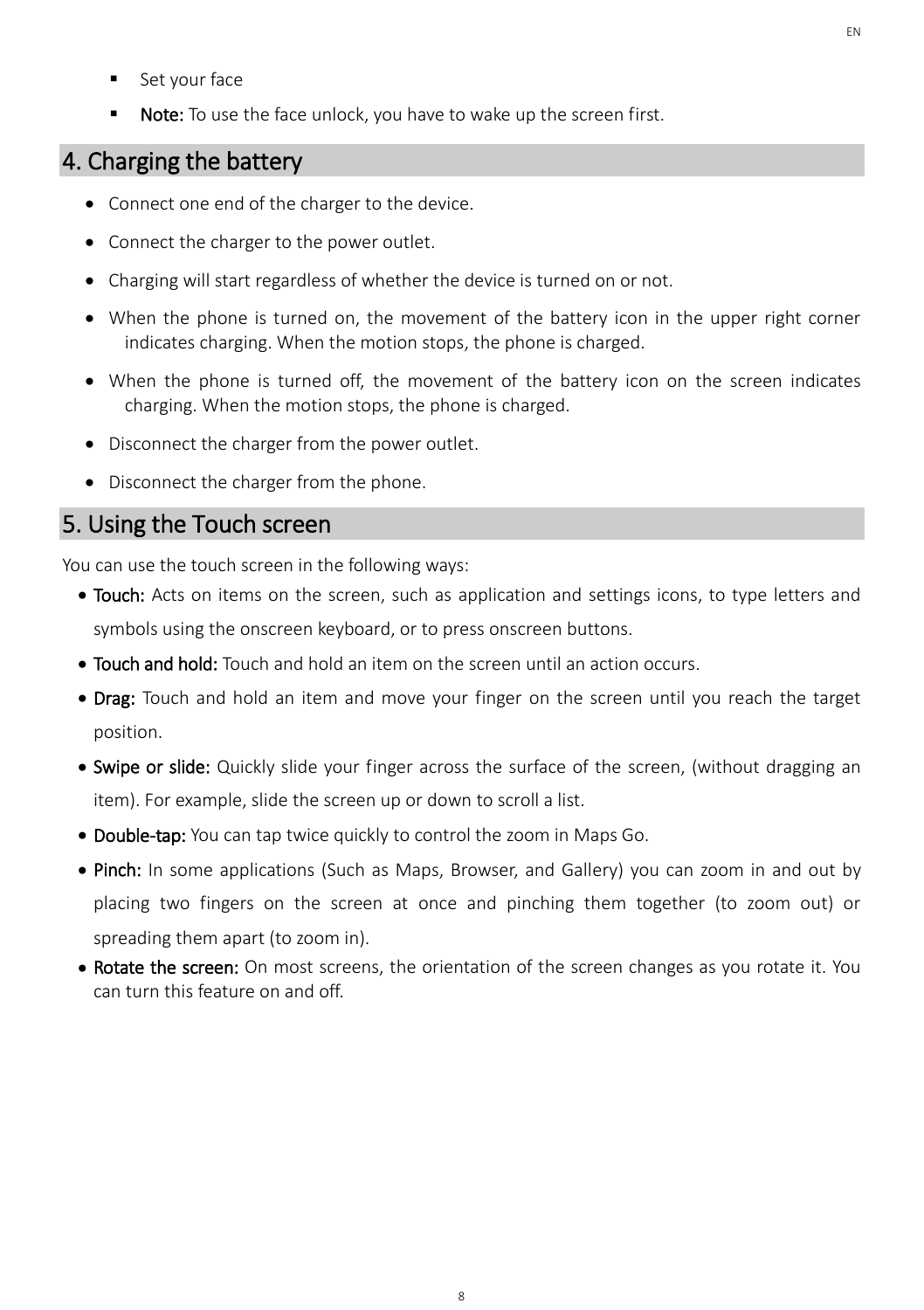# <span id="page-8-0"></span>6. Using the Phone's Buttons

### <span id="page-8-1"></span>6.1 Buttons

| <b>Button</b> | Description                                                                  |
|---------------|------------------------------------------------------------------------------|
|               | Apps: Opens the list of recent<br>applications.                              |
|               | Home: returns to Home<br>screen. Pressed long opens<br>the Google Assistant™ |
|               | Back: returns to the previous<br>screen you were working in                  |

### <span id="page-8-2"></span>6.2 Menu icons

| Dialer           |
|------------------|
| Messaging        |
| Browser (Chrome) |
| Camera           |

# <span id="page-8-3"></span>7. Manage calls

# <span id="page-8-4"></span>7.1 Make calls

- Tap the **b** icon on main menu or the home screen to dial the desired number.
- To dial an international number, touch and hold the 0 key to enter the Plus (+) symbol, and then enter the international country prefix, followed by the phone number.
	- $\bullet$  Press the  $\bullet$  icon to dial.
	- You can control the volume using the Volume up / down buttons on the left side of the unit.
	- **·** Dialer can also open Call log (Recent) and Contacts.
- $\bullet$  While during a call, touch the  $\bullet$  icon to end a call.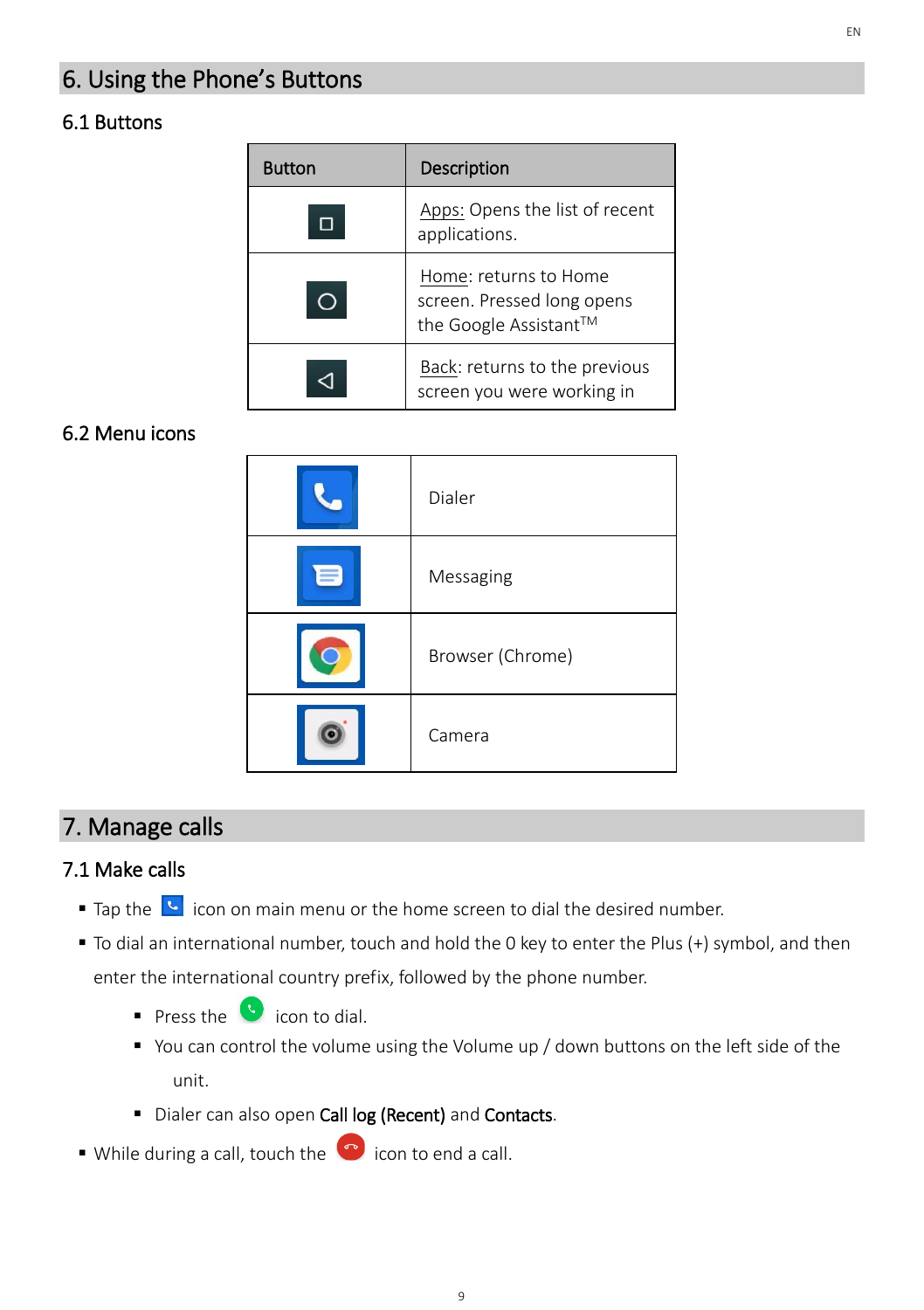# <span id="page-9-0"></span>7.2 Aeroplane mode

Some locations like airplanes may require you to turn off your mobile, Wi-Fi, and Bluetooth wireless connections.

- Swipe you finger in the idle screen from top to bottom to open the drop down menu.
- **Touch the Aeroplane mode.**

# <span id="page-9-1"></span>7.3 Receive a call

In an incoming call, you can choose from the following options:

- Tap the ANSWER option to receive the call.
- Tap the DECLINE option to reject the call.

# <span id="page-9-2"></span>7.4 Emergency calls

You can also make emergency calls without a SIM card. For more information, contact your network service provider.

# <span id="page-9-3"></span>8. The Home screen

When you sign in, the home screen opens.

The Home screen is your starting point to access all the features on your phone. Swipe up on the screen to view all installed applications.

# <span id="page-9-4"></span>8.1 Notification bar

The notification bar shows your device status and notifications. Notification icons indicate new messages and events. When a new notification arrives, its icon appears in the Notification Bar.



To see more information about notifications, open the notification panel by swiping your finger over the top of the screen.

### Close the notification bar:

Drag the bottom of the notification panel to the top of the screen or simply press the back button. The notification panel will also close when responding to a notification.

# <span id="page-9-5"></span>8.2 Customize the idle screen

Press and hold your finger this empty area of the screen for reaching the following menus:

### Wallpapers:

you can add a wallpaper from the Gallery Go or the Wallpapers. The second one contains the pre-installed wallpapers.

Select the photo you want to set up and confirm it by pressing the Set wallpaper at the top of the screen. You can set the selected image to the

background of the Home screen, the Background screen of the Lock screen, or both.



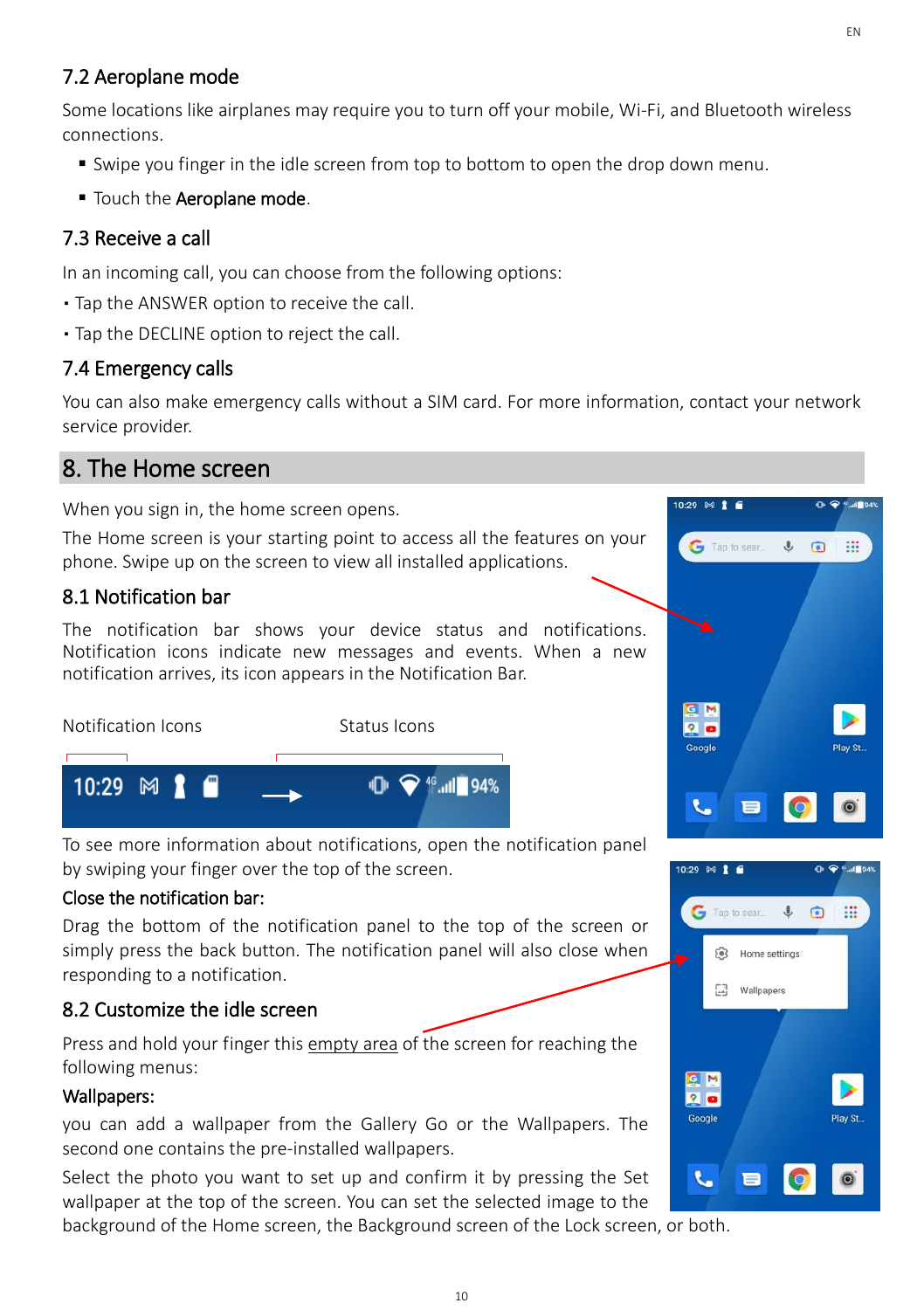# <span id="page-10-0"></span>9. Connecting to the Internet

Your device has pre-installed browser to access websites through your mobile device. Open your browser (Chrome) and enter the URL of the page you want to access in the address bar. You must have a subscription to access the web pages, and you must complete the appropriate configuration settings on your device.

### <span id="page-10-1"></span>9.1 Configure the Internet

Go to Settings > Network and Internet > Choose a SIM-slot (if you use 2 SIM in the device or Select Mobile network) > Tap Mobile data.

By default, your network provider sends the Access Point Name settings via SMS, or it comes automatically with your SIM card. You may need to install these settings. After this, you can choose from the listed access point names. If the access point names are not listed by default, please contact your network provider for the same.

To check or add any operator Access point Name, go to Settings Network and Internet > Mobile network > Choose a SIM-slot (if you use 2 SIM in the device or select Mobile Network) > Advanced > Access Point names.

### <span id="page-10-2"></span>9.2 Access Internet via Wi-Fi

Go to Settings > Network and Internet > Wi-Fi, then enable Wi-Fi. Next, select the Wi-Fi connection listed under Wi-Fi networks.

### <span id="page-10-3"></span>10. Messages

Select Messages in the Standby screen.

#### <span id="page-10-4"></span>10.1 Send Message

To send a new message, tap the Start chat button in the right corner of the screen.

Enter the recipient's phone number or select from the Contacts list.

In the first case, if you input the recipient number manually, confirm it by tapping the Send to option.



Enter the text of the message and press the send key.

To add an attachment, press the + icon on the left.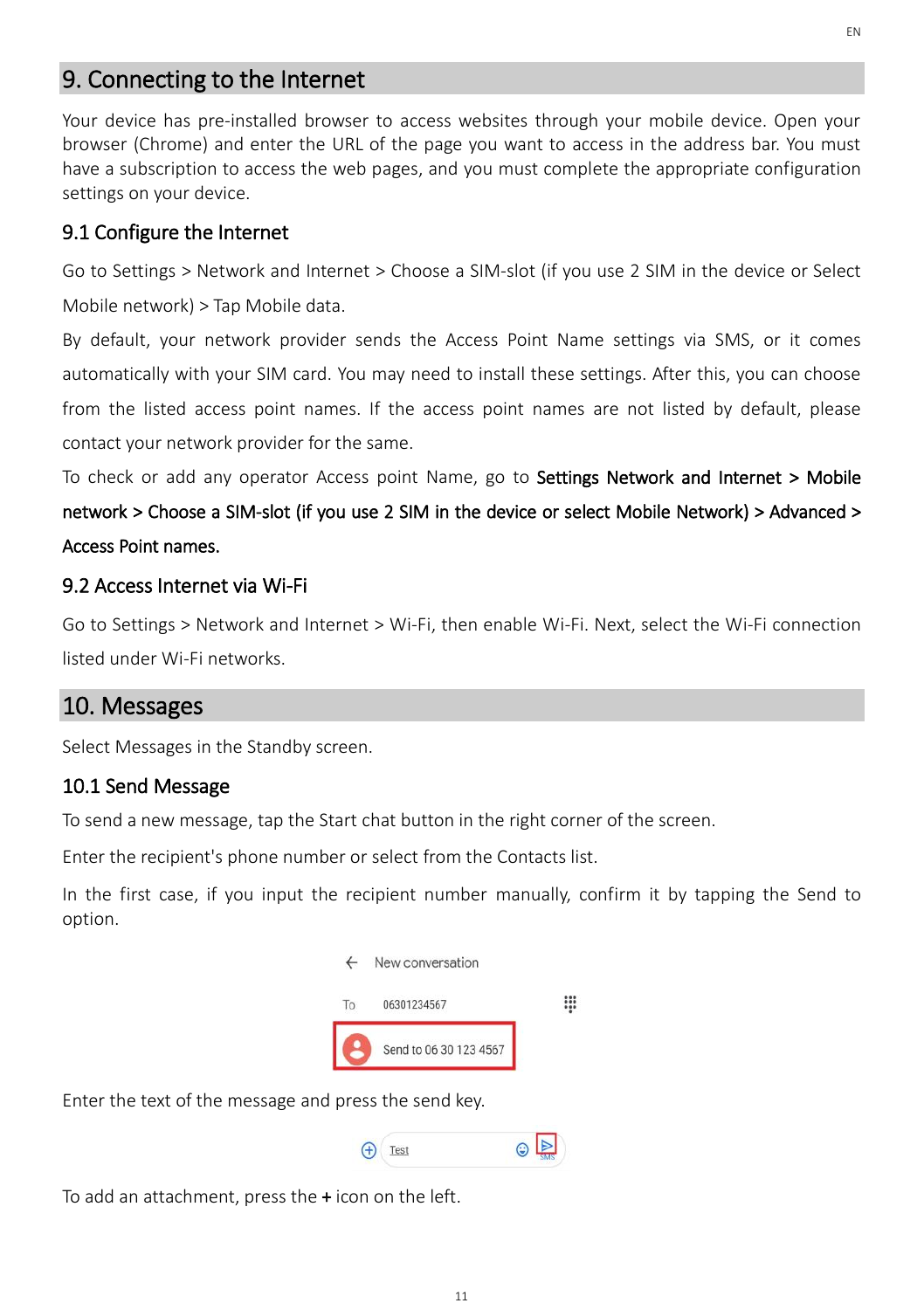When you edit a message, the default message type is SMS. As soon as you add an attachment or reach 10 SMS messages, the phone automatically switches to MMS.

### <span id="page-11-0"></span>10.2 Input methods

The device contains various input modes. In Editing mode, press and hold [,] to display Input Options and to set the keyboard.

### Writing numbers and symbols

Press the 123? button for reaching the numbers and the symbols.

For the numbers: you can also enter them with the letters containing the numbers: press and hold, then swipe to the desired character.

For the symbols: press and hold [. ] to display the list of symbols, slide your finger to the symbol you want to enter.

# <span id="page-11-1"></span>11. Multimedia

# <span id="page-11-2"></span>11.1 Camera

Use the camera to take photos and video clips. To open the camera, press the **Camera** icon in the idle screen. To take a photo or video, press the recording icon:  $\bullet$  To set the camera parameters, press the Settings icon at the right corner of the top of the screen.

# <span id="page-11-3"></span>11.2 Photos

In the Gallery Go app, you can view pictures and videos taken with your camera, or those stored on your microSD card or in the internal storage.

# <span id="page-11-4"></span>11.3 FM Radio

Connect the headset, then press the FM Radio icon in the main menu. Press the virtual On/Off button to activate or deactivate the Radio.

You can move forward or backward through the channels and add the currently listened channel to Favorites:

# <span id="page-11-5"></span>12. Contacts

On the Main Menu, select the Contacts icon.

1. To create a new contact, press the New contact icon or enter your Google Account to synchronize your contacts.

- 2. Fill the desired fields.
- 3. Save the contact.

By opening the contact, the following functions are available:



Add a contact to Favorites.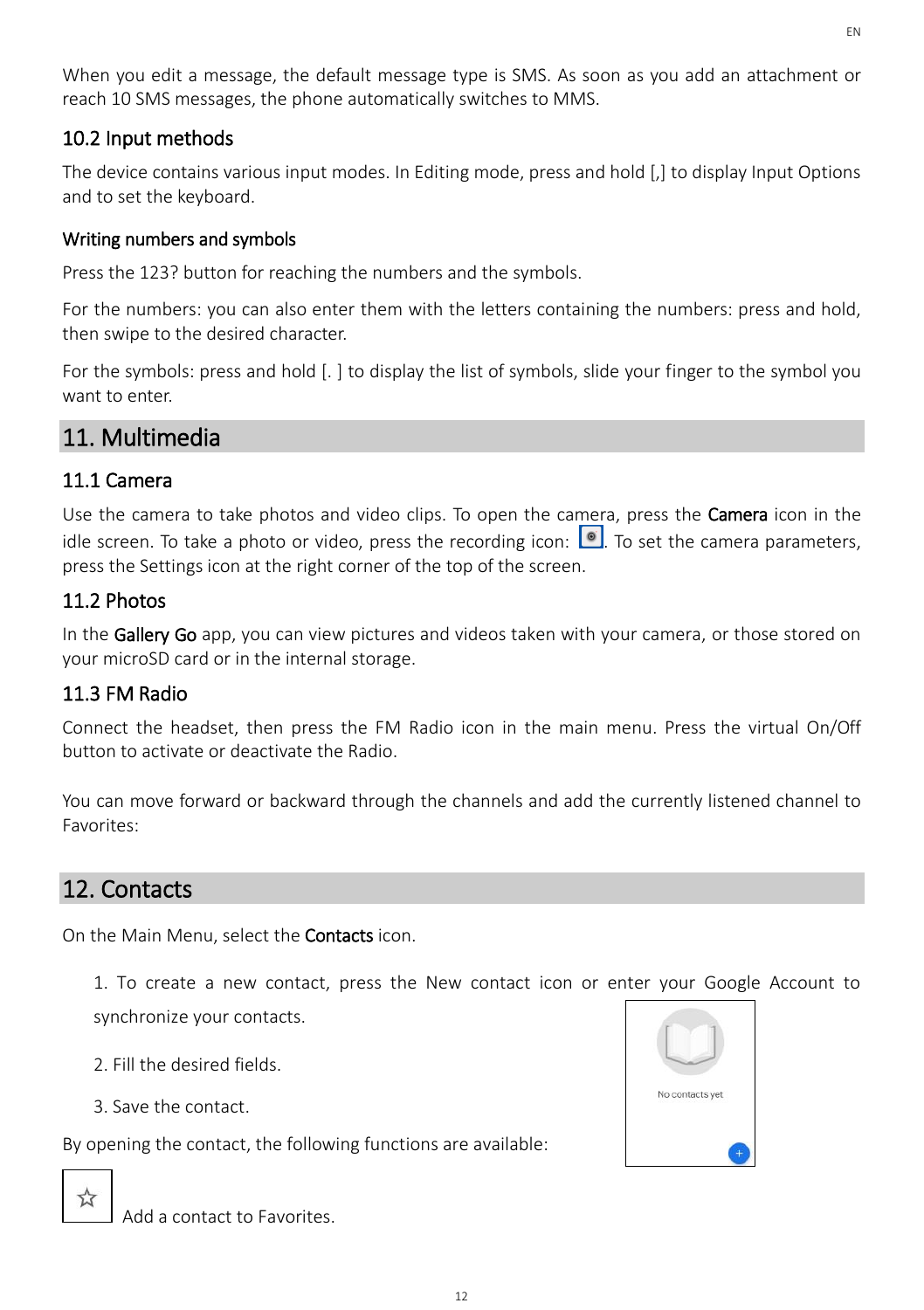$\ddot{\cdot}$ 

Additional options: Delete, Share, Set ringtone, Divert to voicemail, Move to another account, Block numbers, Help & feedback.



Dial the number.



Send a message to the phone number.



Make video call with Google Duo (Google-account is needed)



Edit the contact.

Additional features available on contacts:

- Google Contact sync settings: changing Google synchronization settings. (This menu can be seen, when you are signed in a Google-account)
- Your info: you can add here you own contact information.
- Accounts: managing Accounts.
- Display: Setting the appearing of the contacts and the theme of the application.
- **Edit contacts:** Settings default account for new contacts and phonetic names.
- Manage contacts: Import, export, restore contacts; undo changes and blocked numbers.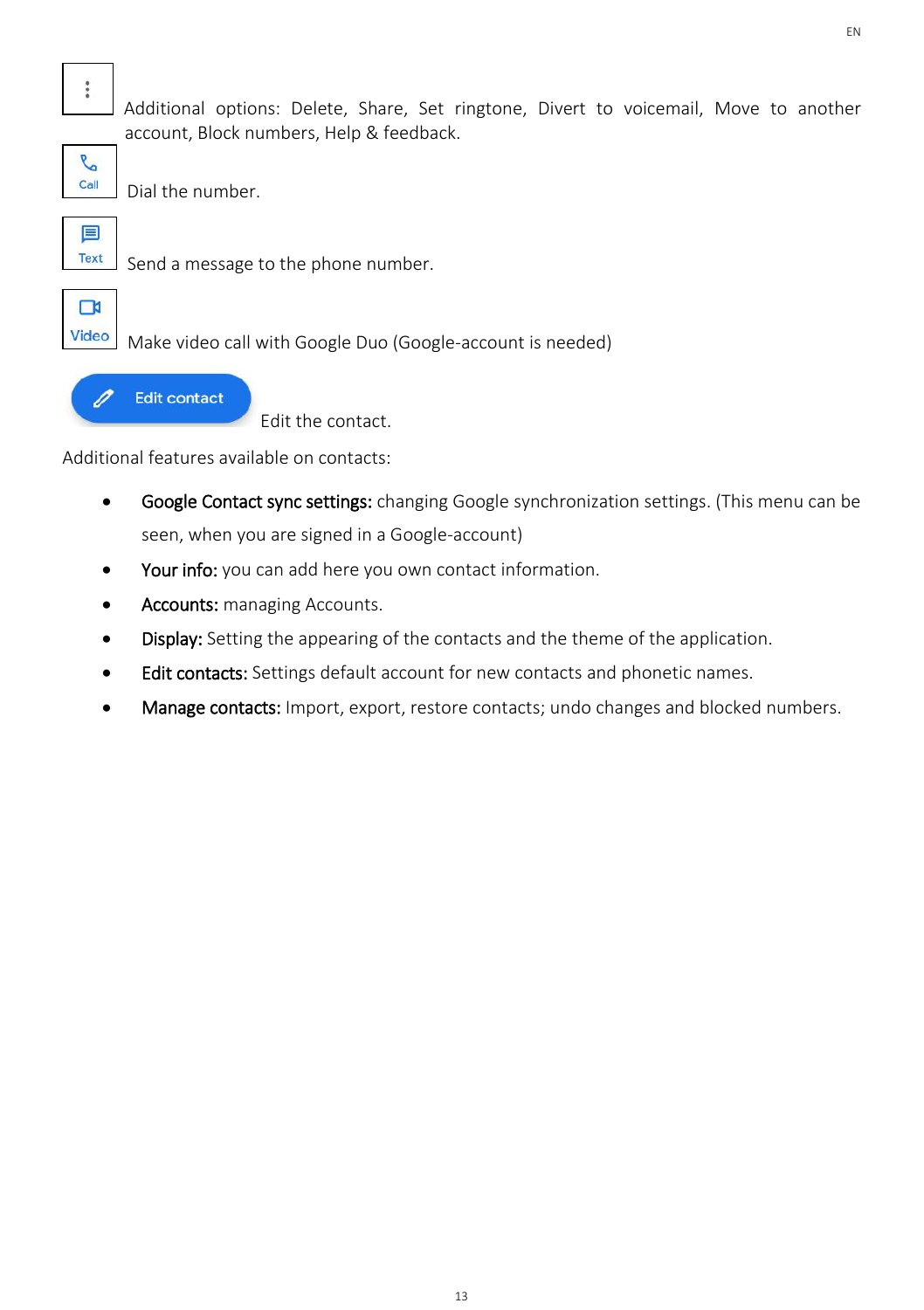# <span id="page-13-0"></span>13. Phone

From the Standby screen, open the **Phone** icon to dial or make call settings.



To enter the number to dial, open the dialer.

You can also choose from the following options:

Search for a contact:



 $\mathfrak{g}$ Search contacts and pla...  $\ddot{\cdot}$ 



Dial from Favorites.



View call logs, dialing from call logs.



Open Contacts.

To access the settings, select the options icon:



In this menu, you can find the following menus: Call history. In the Settings you can reach: Display options, Sounds and vibration, Quick responses, Calls (Calls settings: Fixed Dialling Numbers, Call forwarding, Call barring, Caller ID, Call waiting), Blocked numbers, Voicemail, Accessibility, Assisted dialling, Caller ID & spam, Nearby places, Flip to silence.

# <span id="page-13-1"></span>14. Search

Your device uses Google search on the Ready screen. Enter the search term in the search queue and press the search button:



# <span id="page-13-2"></span>15. Google Play Store

Play Store lets you download music, movies, ebooks, android apps and games. Open the application from the Standby screen:



Enter your Google Account information to use this app.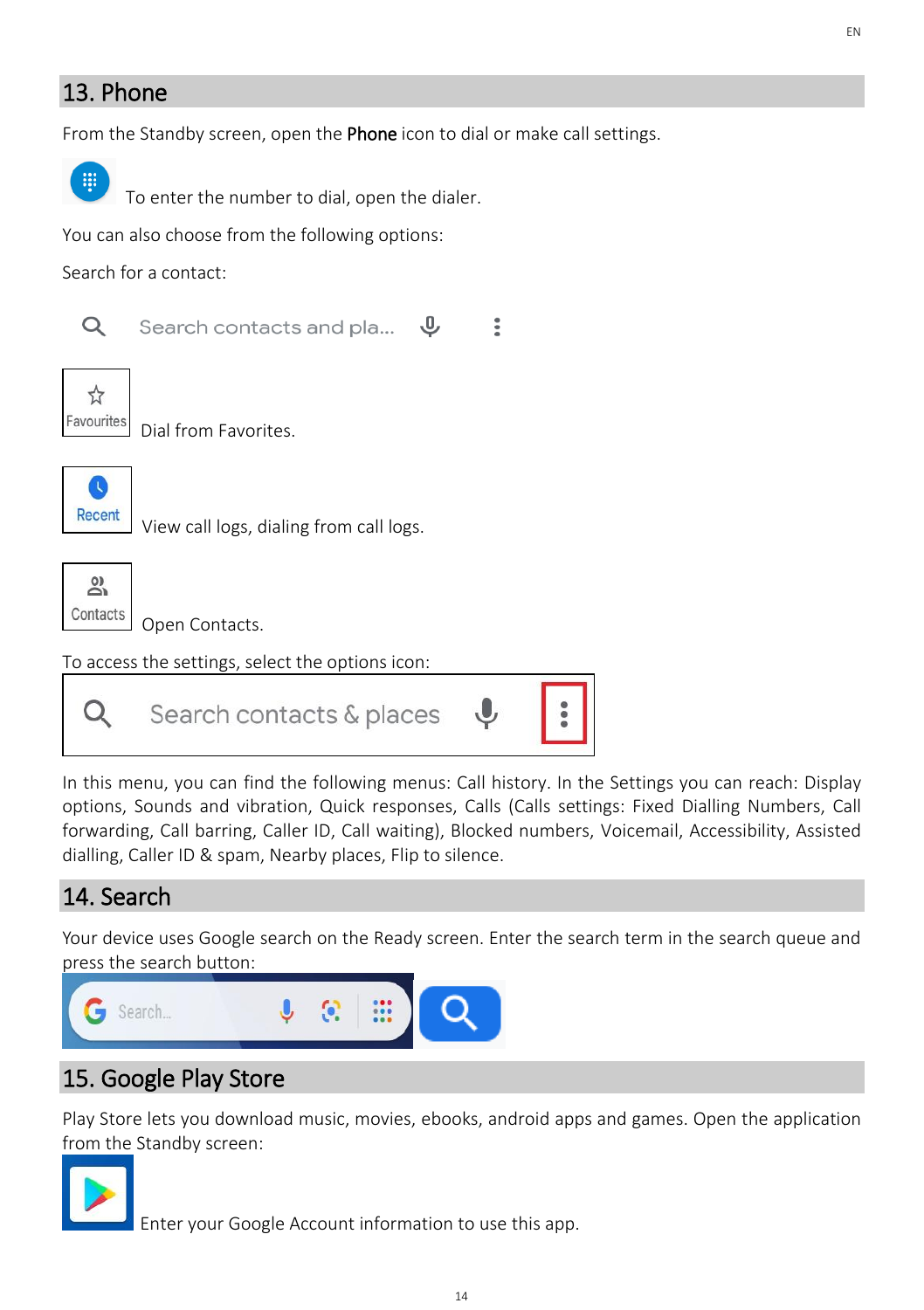# <span id="page-14-0"></span>16. More applications

# <span id="page-14-1"></span>16.1 Clock

You can check the date and time on the clock surface. By pressing the alarm icon, you can set a new alarm, or turn the current alarm on or off. You can also set a timer, stopwatch, city, bedtime or change the settings of the Clock application.

# <span id="page-14-2"></span>16.2 Files

In this menu, you can view, edit, or delete data stored on your device and SD card.

# <span id="page-14-3"></span>17. Settings

#### <span id="page-14-4"></span>17.1 Network and Internet

Navigate from the Standby screen or from the Main Menu to Settings. Under Network and Internet, you can do the following:

#### ⚫ Wi-Fi

Turn on the feature to access Wi-Fi networks. The device automatically displays available networks. Select the network you want to connect to. Enter the password if it's necessary.

#### ⚫ Mobile network

- o You can turn on or off the mobile data or the roaming data;
- o Check the app data usage
- o Set data warning and limit;
- o Choose from the following network types: 2G only, 3G/2G Auto; 4G/3G/2G Auto
- o Turn on/off the 4G Calling option
- o Check and edit access points;
- o Manually search and choose a network.

#### Data saver

To help reduce data usage, Data saver prevents some apps from sending or receiving data in the background. An app you're currently using can access data but may do so less frequently. This may mean, for example, that images don't display until you tap them.

#### ⚫ Hotspot and tethering

You can share your device's Internet connection via USB, via Bluetooth or by setting a Wi-Fi hotspot.

#### ⚫ Aeroplane mode

You can turn Flight mode on or off in Menu / Settings / Network & Internet. By activating it, the device turns off the wireless features (mobile network, Wi-Fi, Bluetooth, FM radio, GPS), but the multimedia features (Music, Video, Games) can still be used.

#### ⚫ VPN:

Virtual private networks can be configured in this menu item.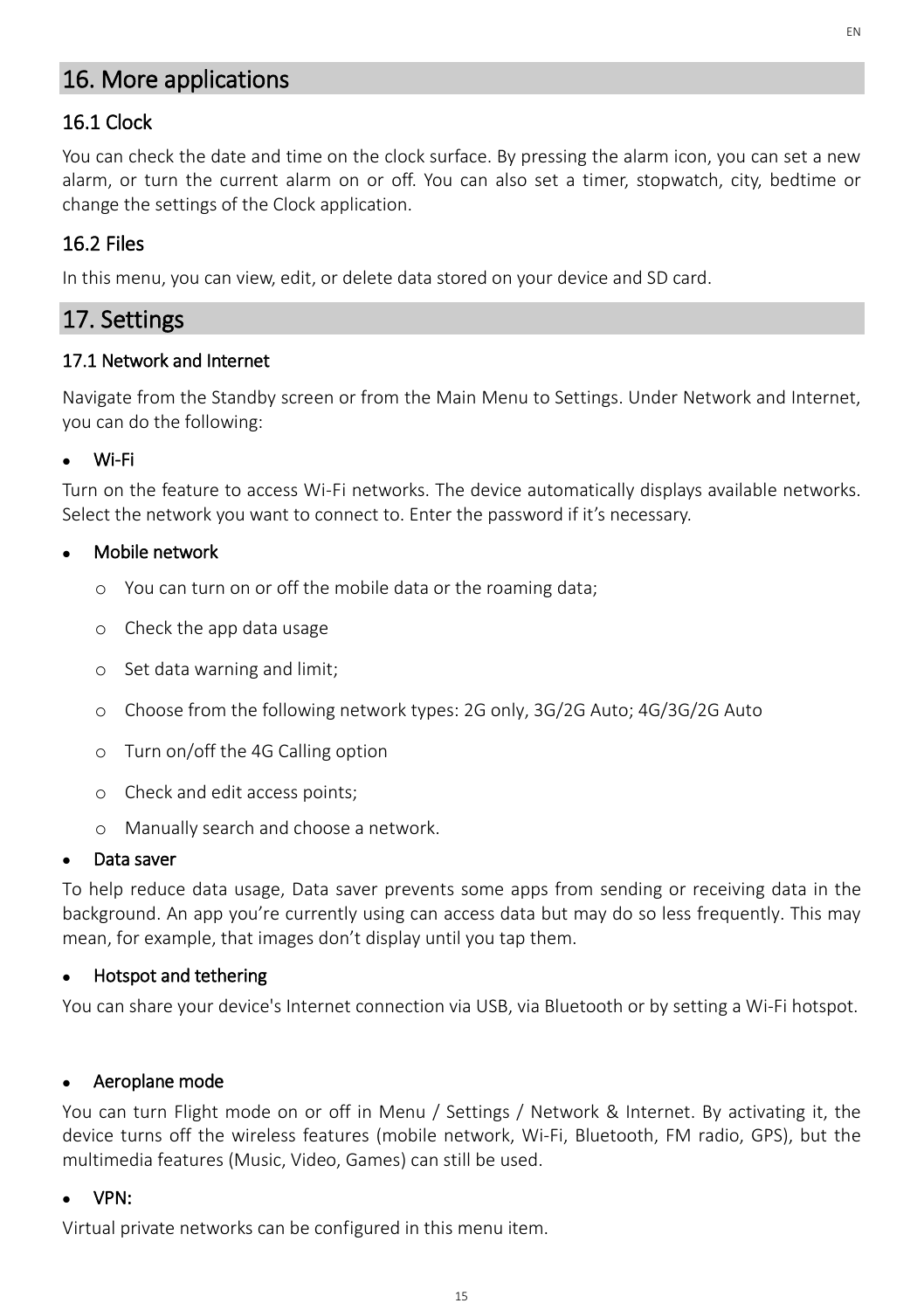#### ⚫ Private DNS:

Setting of Private DNS.

#### <span id="page-15-0"></span>17.2 Connected devices

#### **Bluetooth**

Your device supports Bluetooth, which allows you to send data wirelessly.

- o Turn on the function.
- o From the Available Devices list, select the device you want to exchange data with. Before sending data, you need to pair your device with another device.
- o To pair, make sure the code on the screen matches the code of the other device.
- o If the code matches, confirm.

### <span id="page-15-1"></span>17.3 Apps and notifications

In this menu you can view apps installed on your device, customize their notifications and permissions.

### <span id="page-15-2"></span>17.4 Battery

We get information about the battery (current charge, last full upload time, screen and device usage since full charge), and check if there is an app which drains the battery. Here you can turn on off the Battery saver option, displaying the battery percentage in the status bar and Ultra saving mode and change the app battery settings.

### <span id="page-15-3"></span>17.5 Display

You can set here the brightness level, wallpaper, dark theme, screen timeout, auto-rotate screen, font size, display size, screen saver, and lock screen display.

### <span id="page-15-4"></span>17.6 Scheduled power on/off

Use the Schedule power on/off feature to power your device on and off at set times in order to save power and prevent interruptions while resting.

### <span id="page-15-5"></span>17.7 Sound

It is possible to set the device's ringtone, volume, and other tones.

### <span id="page-15-6"></span>17.8 Storage

You can check here the device and the SD-card storage.

### <span id="page-15-7"></span>17.9 Privacy

Here can be checked the followings: application permissions, turning on or off showing password when the user types it, the lock screen settings, autofill, Google location history, activity controls, ads and usage & diagnostic.

### <span id="page-15-8"></span>17.10 Location

You can turn on or off using Location and manage its settings.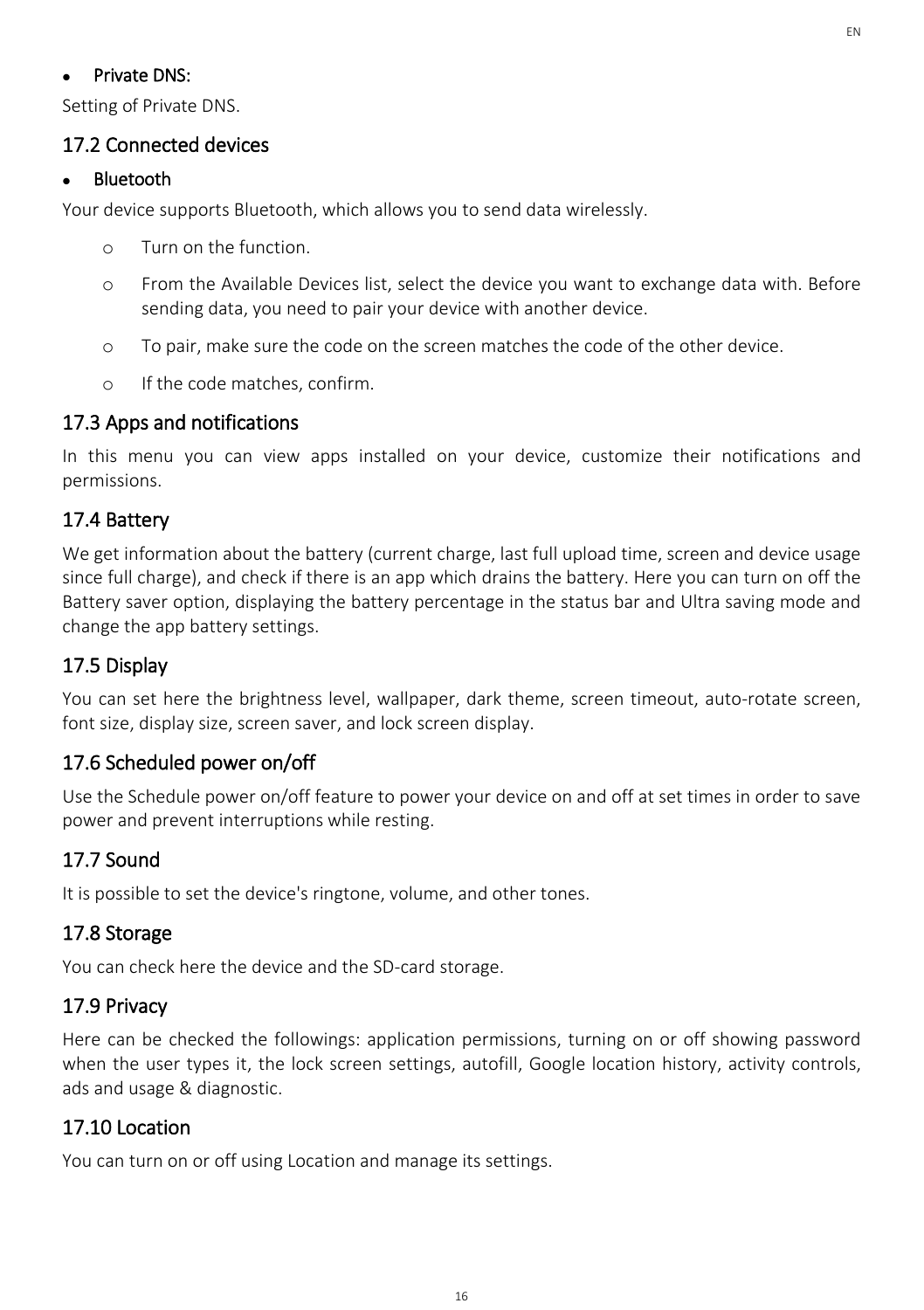### <span id="page-16-0"></span>17.11 Security

We get a general overview of the security status of your device, set different device security and privacy rules.

### ⚫ Screen lock

In this menu, you can set screen lock on your device to prevent unauthorized access. (None, Swipe, Pattern, PIN, Password, Face unlock)

### • SIM card lock

You can turn the PIN code on or off and change the SIM card PIN.

# <span id="page-16-1"></span>17.12 Accessibility

You can customize your phone using accessibility settings and apps.

# <span id="page-16-2"></span>17.13 Accounts

You can add a new account (corporate, personal, other) to this device in this menu item. Select the account type from the list and follow the on-screen instructions.

# <span id="page-16-3"></span>17.14 Digital Wellbeing & parental controls

It can help you manage the screen time and set parental control.

# <span id="page-16-4"></span>17.15 Google

You can check and manage your Google accounts here.

# <span id="page-16-5"></span>17.16 System

This menu option allows you to perform language & input settings, adjust gestures, set date and time, backup, do more reset methodes on the phone and check system update.

# <span id="page-16-6"></span>17.17 About phone

You can check information about the device, the software, the phone number (if it's set) and emergency information about the owner.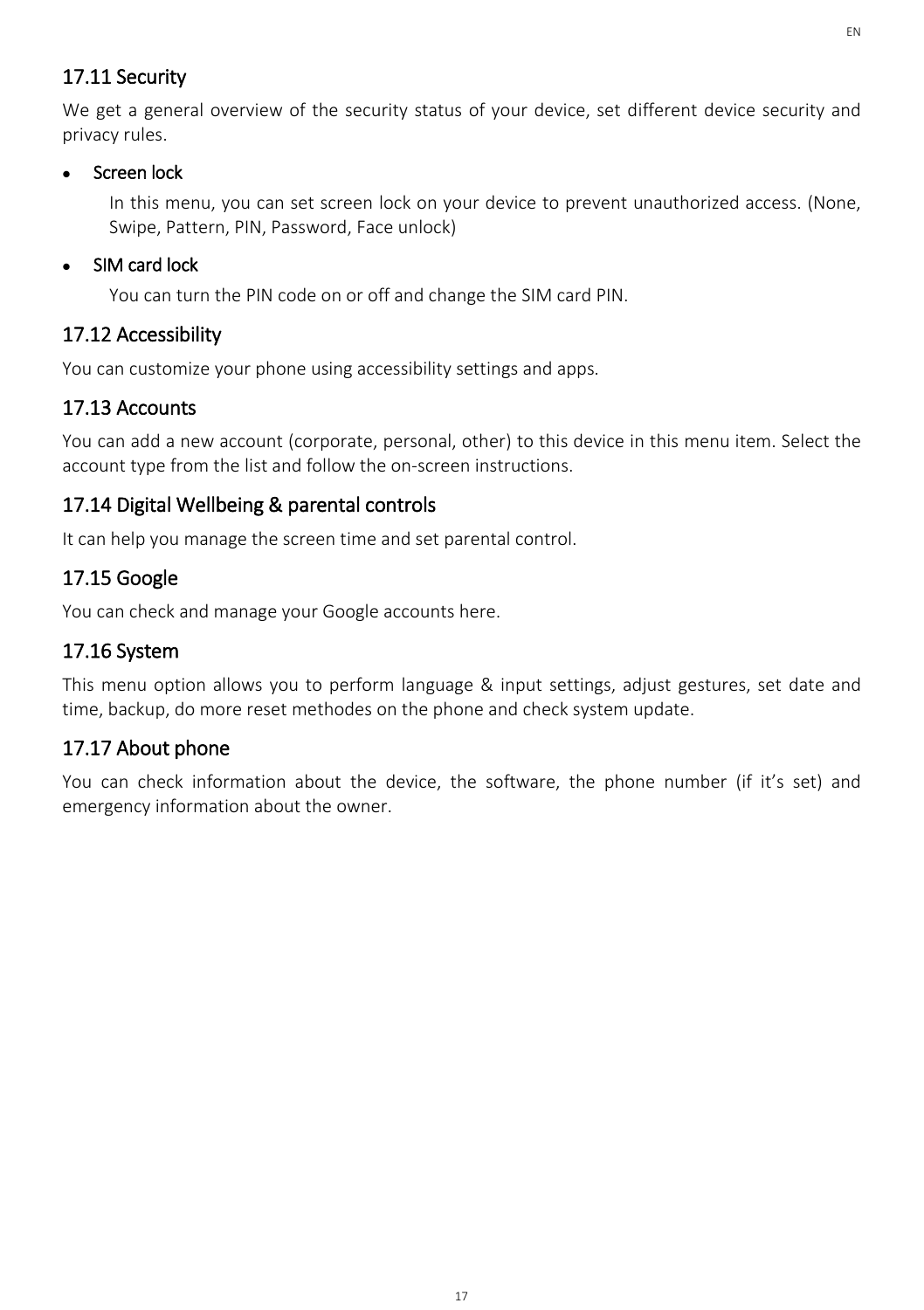# <span id="page-17-0"></span>18. Handling and maintenance

### <span id="page-17-1"></span>18.1 Battery

- The device has a rechargeable battery. When the power supply is low, charge the battery.
- Disconnect the charger from the power outlet and the appliance when not in use. Do not allow the battery to charge for more than a week, as it may reduce the battery life.
- Extreme temperatures may also affect the battery. If the ambient temperature exceeds 40 °C, do not charge the battery.
- Do not use a damaged battery or charger.
- Do not short-circuit the battery. For example, a metallic object such as a coin, clip or pen may cause a short circuit.
- Do not leave the battery too hot (such as in a car in summer) or too cold (such as freezing), as it may reduce its service life. Try to store the battery between 15 °C and 25 °C. A too cold or too hot battery may temporarily not work, even if it is fully charged.
- Do not throw the battery in a fire. Dispose of the used battery according to local regulations and recycle if possible.

### <span id="page-17-2"></span>18.2 Maintain the appliance

- Keep the appliance dry. Precipitation, mist and all other liquids can cause corrosion in the circuit boards.
- Do not store the product in dusty places, as moving parts and electrical accessories may be damaged.
- Do not store the device in hot places. High temperatures can shorten the life of the electrical devices, damage the battery and melt the plastic parts.
- Do not store the device in a cold place. When the device returns to normal temperature, the inside moisture can damage the electrical circuits.
- Open the appliance only as instructed in this manual.
- Do not drop, shake the appliance as small parts break.
- Do not use strong chemicals or solvents to clean the appliance.
- Do not paint the appliance. Paint can clog the moving parts and hinder proper operation.
- Use only approved parts, improper parts may damage the unit and may result in warranty loss. If the product does not work properly, consult the service provided on the warranty card.
- The manufacturer is not liable for any malfunction resulting from improper use.

# <span id="page-17-3"></span>19. Recycling your device



The logo on the left indicates that the product should not be disposed of in household waste. Dispose of such devices at a collection point for hazardous waste (electronic waste).